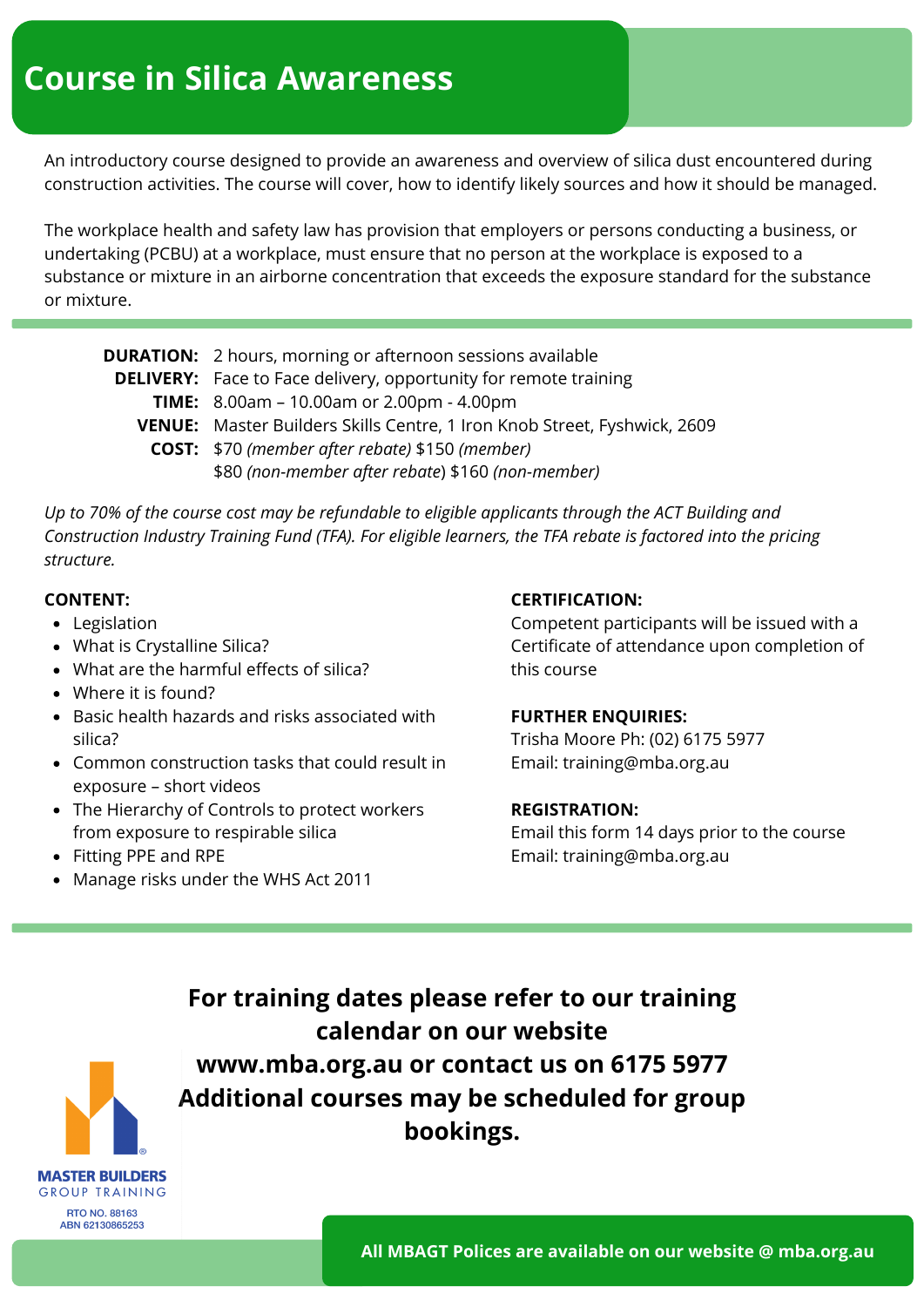# **Non-Accredited Enrolment Form**



### **Name of course:**

**Date of course:**

## **UNIQUE STUDENT IDENTIFIER (USI)**

From 1 January 2015, we MBA Group Training Limited can be prevented from issuing you with a nationally recognised VET qualification or statement of attainment when you complete your course if you do not have a Unique Student Identifier (USI). To check if you already have a USI, use the 'Forgotten USI' link on the USI website at https://www.usi.gov.au/faws/i-have-forgottenmy-usi/. For further details please see our USI Policy at https://www.mba.org.au/training/policies-and-procedures/. **Please enter your Unique Student Identifier (USI) in the space below.**

#### **USI NUMBER:**

#### **PERSONAL DETAILS**

Note: Please write the name that you used when you applied for your Unique Student Identifier (USI), including any middle names. If you do not yet have a USI and want MBA Group Training Limited to apply for a USI on your behalf, you must write your name, including *any middle names, exactly as written in the identity document you choose to use for this purpose.*

| <b>Family Name:</b>                                                                                                                                                                                                                                                                                                                            |                                                                                                                                |  |  |  |  |  |
|------------------------------------------------------------------------------------------------------------------------------------------------------------------------------------------------------------------------------------------------------------------------------------------------------------------------------------------------|--------------------------------------------------------------------------------------------------------------------------------|--|--|--|--|--|
| <b>Given Name:</b>                                                                                                                                                                                                                                                                                                                             | <b>Other Name:</b>                                                                                                             |  |  |  |  |  |
| <b>Gender</b> (please tick) :<br>Female                                                                                                                                                                                                                                                                                                        | Male<br>Other                                                                                                                  |  |  |  |  |  |
| <b>Email:</b><br>DOB:                                                                                                                                                                                                                                                                                                                          |                                                                                                                                |  |  |  |  |  |
| <b>Mobile No:</b><br><b>Home No:</b>                                                                                                                                                                                                                                                                                                           |                                                                                                                                |  |  |  |  |  |
| Note: Please provide the physical address (street number and name not post office box) where you usually reside rather than any<br>temporary address at which you reside for training, work or other purposes before returning to your home. We are required to include<br>this information in the data we submit to meet our RTO obligations. |                                                                                                                                |  |  |  |  |  |
| <b>Flat/Unit No:</b><br><b>Building/Property Name:</b>                                                                                                                                                                                                                                                                                         |                                                                                                                                |  |  |  |  |  |
| <b>Street or Lot No:</b><br><b>Street Name:</b>                                                                                                                                                                                                                                                                                                |                                                                                                                                |  |  |  |  |  |
| Suburb:<br><b>State/Territory:</b>                                                                                                                                                                                                                                                                                                             |                                                                                                                                |  |  |  |  |  |
|                                                                                                                                                                                                                                                                                                                                                | Note: If your postal address is the same as your residential address listed above, please<br>move onto Employment Information. |  |  |  |  |  |
| <b>Postcode:</b>                                                                                                                                                                                                                                                                                                                               |                                                                                                                                |  |  |  |  |  |
|                                                                                                                                                                                                                                                                                                                                                | <b>POSTAL ADDRESS</b>                                                                                                          |  |  |  |  |  |
| <b>Building/Property Name:</b>                                                                                                                                                                                                                                                                                                                 | <b>Street or Lot No:</b>                                                                                                       |  |  |  |  |  |
| <b>Street Name:</b>                                                                                                                                                                                                                                                                                                                            |                                                                                                                                |  |  |  |  |  |

*CONTINUED ON NEXT PAGE*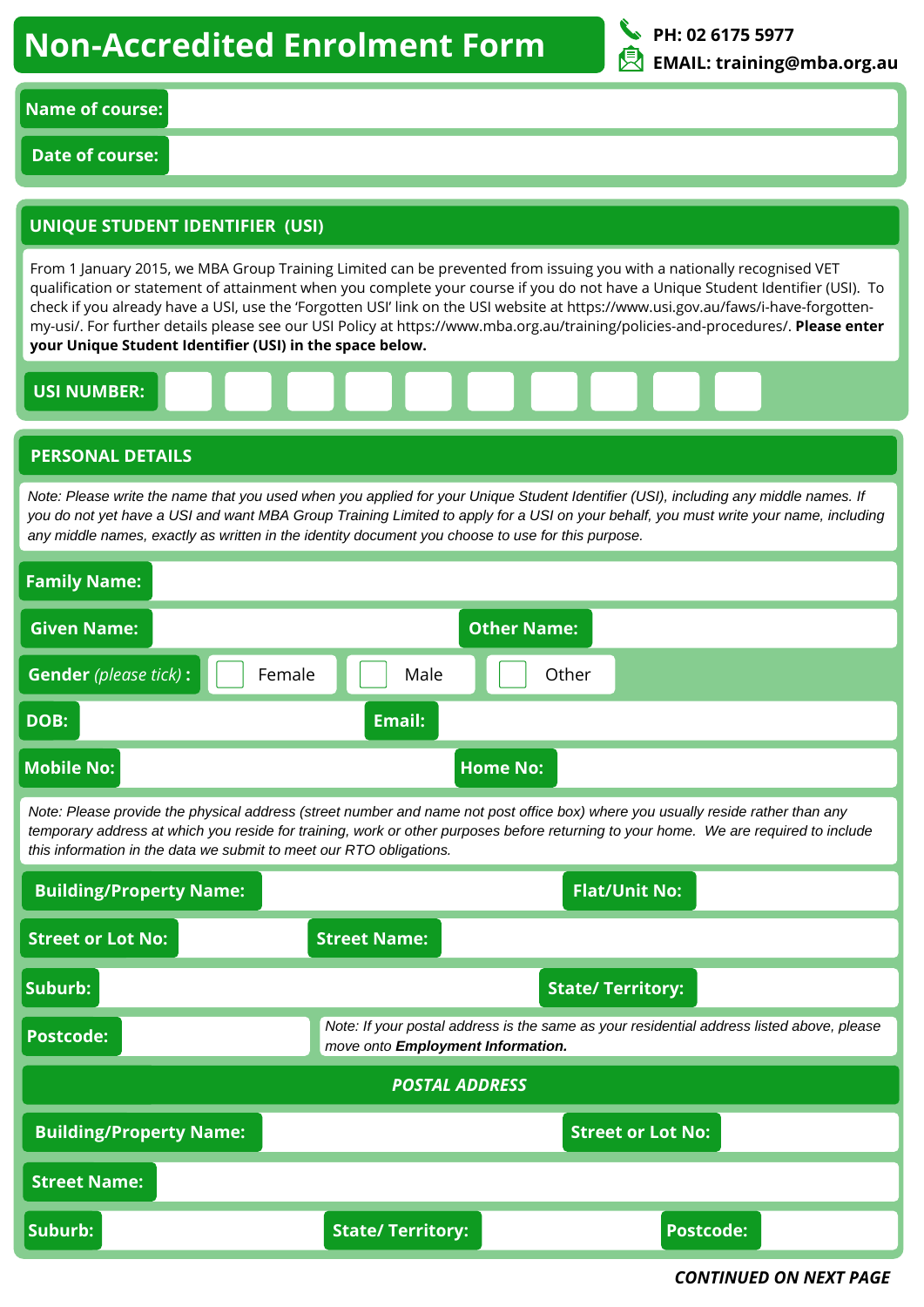#### **EMPLOYMENT INFORMATION**

Of the following categories which **BEST** describes your current employment status? (tick one box only) \*For casual, seasonal, contract and shift work, use the current number of hours worked per week to determine whether full time (35 *hours or more per week) or part-time employed (less than 35 hours per week).*

| nours or more per week) or part-unie employed (less than 35 nours per week).                                                                                                                                                                                                                                                                      |                 |                          |                             |                                       |  |  |
|---------------------------------------------------------------------------------------------------------------------------------------------------------------------------------------------------------------------------------------------------------------------------------------------------------------------------------------------------|-----------------|--------------------------|-----------------------------|---------------------------------------|--|--|
| Full time employee                                                                                                                                                                                                                                                                                                                                |                 | Part time employee       |                             | Not employed - not seeking employment |  |  |
| Self-employed - not employing others<br>Self-employed - employing others                                                                                                                                                                                                                                                                          |                 |                          |                             |                                       |  |  |
| Employed - upaid worker in family business<br>Unemployeed - seeking full time work                                                                                                                                                                                                                                                                |                 |                          |                             |                                       |  |  |
| Unemployeed - seeking part time work                                                                                                                                                                                                                                                                                                              |                 |                          |                             |                                       |  |  |
| <b>EMPLOYER DETAILS</b>                                                                                                                                                                                                                                                                                                                           |                 |                          |                             |                                       |  |  |
| <b>Employer Name:</b>                                                                                                                                                                                                                                                                                                                             |                 |                          |                             |                                       |  |  |
| <b>Employer Email:</b>                                                                                                                                                                                                                                                                                                                            |                 |                          |                             | <b>PO No:</b>                         |  |  |
| <b>Attendees position/occupation with Employer:</b>                                                                                                                                                                                                                                                                                               |                 |                          |                             |                                       |  |  |
| <b>Employer Contact No:</b>                                                                                                                                                                                                                                                                                                                       |                 |                          | <b>ABN/ACN:</b>             |                                       |  |  |
| <b>Employer Address:</b>                                                                                                                                                                                                                                                                                                                          |                 |                          |                             |                                       |  |  |
|                                                                                                                                                                                                                                                                                                                                                   |                 |                          |                             |                                       |  |  |
| Suburb:                                                                                                                                                                                                                                                                                                                                           |                 | <b>State/ Territory:</b> |                             | <b>Postcode:</b>                      |  |  |
| <b>CULTURAL DIVERSITY</b>                                                                                                                                                                                                                                                                                                                         |                 |                          |                             |                                       |  |  |
| In which country were you born?                                                                                                                                                                                                                                                                                                                   |                 | Australia                | Other, please specify:      |                                       |  |  |
| Are you of Aboriginal or Torres Strait Islander origin? (For persons of both Aboriginal and Torres Strait<br>Islander origin, mark both 'Yes' boxes.)                                                                                                                                                                                             |                 |                          |                             |                                       |  |  |
| <b>No</b>                                                                                                                                                                                                                                                                                                                                         | Yes, Aboriginal |                          | Yes, Torres Strait Islander |                                       |  |  |
| <b>DISABILITY</b>                                                                                                                                                                                                                                                                                                                                 |                 |                          |                             |                                       |  |  |
| If you consider yourself to have a disability, impairment or long-term condition, please select the area(s) in the following list:<br>(You may indicate more than one area, please refer to the disability supplement for an explanation of the following disabilities,<br>available at https://www.mba.org.au/training/policies-and-procedures/) |                 |                          |                             |                                       |  |  |
| Hearing/Deaf                                                                                                                                                                                                                                                                                                                                      | Physical        | Intellectual             | Vision                      | Learning                              |  |  |

#### *CONTINUED ON NEXT PAGE*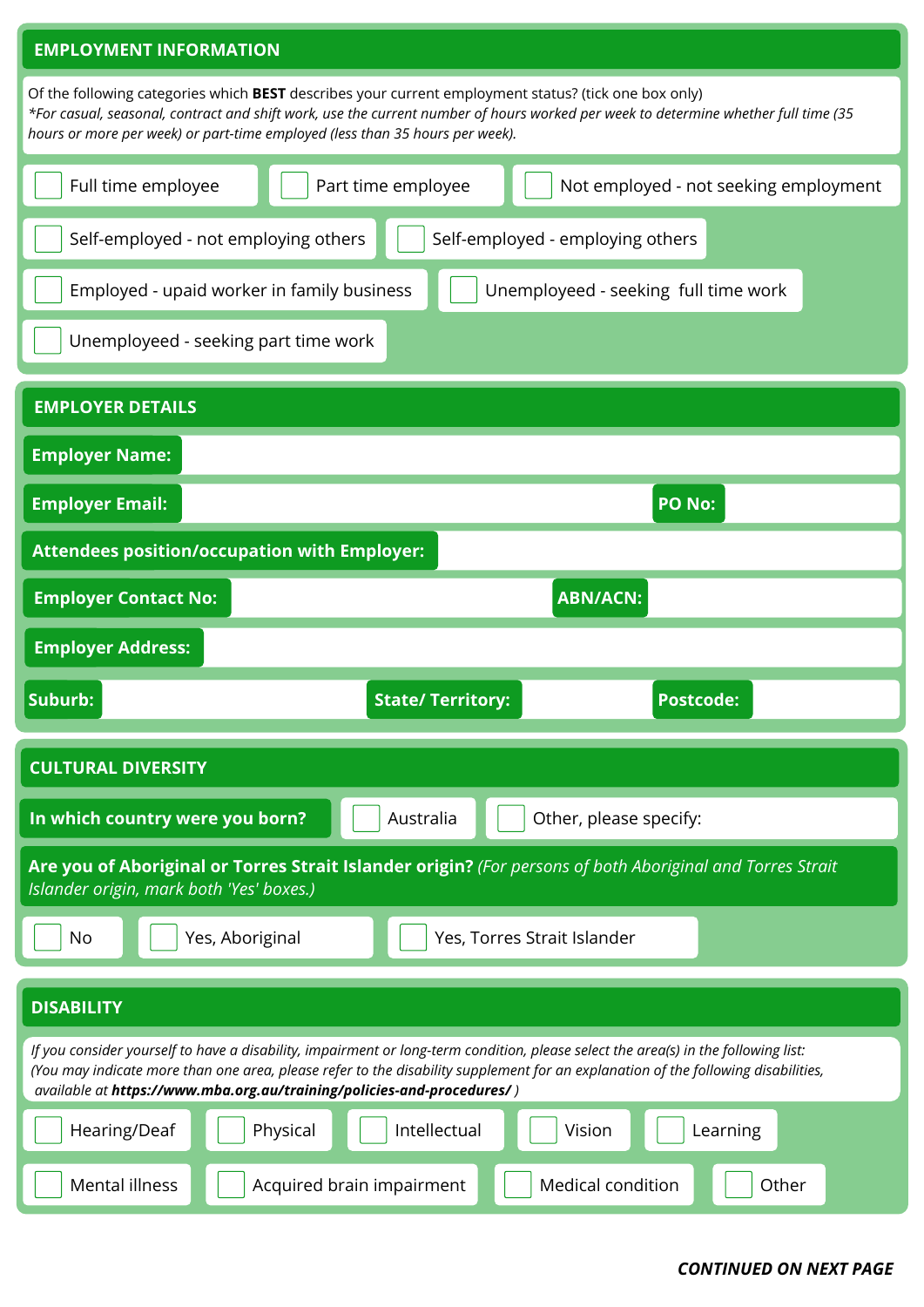| <b>STUDY REASON</b>             |                                  |                     |  |  |  |  |  |
|---------------------------------|----------------------------------|---------------------|--|--|--|--|--|
| To try for a different career   | It was a requirement of my job   | PD/Self-development |  |  |  |  |  |
| want extra skills for my job    | To get a better job or promotion | Other               |  |  |  |  |  |
| For another course of study     | For community/voluntary work     | To get a job        |  |  |  |  |  |
| To develop my existing buisness | To start my own business         |                     |  |  |  |  |  |

### **PRIVACY STATEMENT AND STUDENT DECLARATION**

I declare that the information I have provided to the best of my knowledge is true and correct. I understand that my RTO is required to submit data sourced from this enrolment form to the National Centre for Vocational Education Research Ltd (NCVER) as a regulatory reporting requirement. The information contained on my enrolment form may be used by my RTO or the following third parties for administrative, regulatory and/or research purposes:

- Employer if I am enrolled in training paid by my employer. • NCVER.
- Government departments and authorised agencies.
- School if I am a secondary student undertaking
- VET, including a school-based apprenticeship or traineeship.

You may receive an NCVER student survey which may be administered by an NCVER employee, agent or third-party contractor. Please note you may opt out of the survey at the time of being contacted.

All elements of enrolment, payment and training delivered at MBA Group Training is conducted in accordance with the policy and *procedures accessible at www.mba.org.au/training/policies-and-procedures/. This includes, but is not limited to:*

*USI Policy*

- *Transfer and Cancellation Policy*
- *USI Application through your RTO*
- *Enrolment Policy Disability Supplement*
- *Complaints and Appeals Policy Assessment Policy*
- *Privacy Policy PPE Policy*

# **Date: Student Signature:**

#### **\*Parent/Guardian Signature: Date:**

\*Parental/guardian consent is required for all students under the age of 18. NCVER will use, secure, disclose, and retain your data in accordance with the VET Data Protocol and all NCVER policies and protocols (including those published on NCVER's website at *www.ncver.edu.au).*

| <b>PAYMENT DETAILS</b>                                                                                                                                                                               |  |  |  |  |  |
|------------------------------------------------------------------------------------------------------------------------------------------------------------------------------------------------------|--|--|--|--|--|
| Person/Company responsible for payment of course:                                                                                                                                                    |  |  |  |  |  |
| <b>Payee Email Address:</b>                                                                                                                                                                          |  |  |  |  |  |
| <b>Payment Method:</b><br>Credit Card<br>Invoice (will be sent to payee email address listed above)                                                                                                  |  |  |  |  |  |
| *Any credit card details collected by MBA Group Training will be stored securely until payment has been<br>made for the specified enrolment/s. After payment, credit card details will be destroyed. |  |  |  |  |  |
| <b>Cardholder name:</b>                                                                                                                                                                              |  |  |  |  |  |
| <b>Card No:</b><br>.                                                                                                                                                                                 |  |  |  |  |  |
| <b>Payee Signature:</b><br><b>Expiry Date:</b>                                                                                                                                                       |  |  |  |  |  |

- Organisations conducting student surveys.
- Researchers